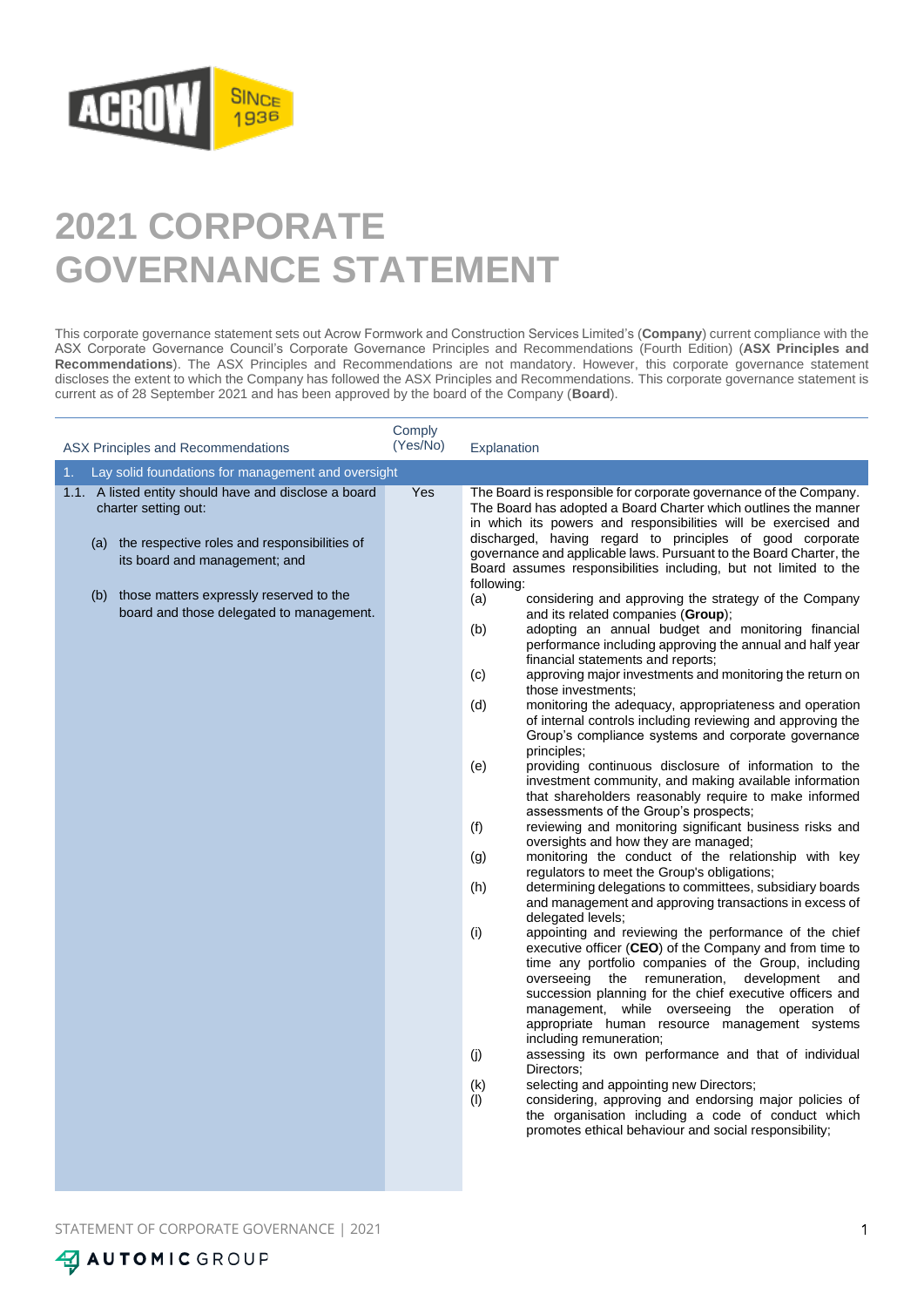| ASX Principles and Recommendations                                                                                                                                                                                                                                                                                                                                            | Comply<br>(Yes/No) | Explanation                                                                                                                                                                                                                                                                                                                                                                                                                                                                                                                                                                                                                                                                                                                                                                                                                                                                                                                                                                                                                                                                                                                                                                            |
|-------------------------------------------------------------------------------------------------------------------------------------------------------------------------------------------------------------------------------------------------------------------------------------------------------------------------------------------------------------------------------|--------------------|----------------------------------------------------------------------------------------------------------------------------------------------------------------------------------------------------------------------------------------------------------------------------------------------------------------------------------------------------------------------------------------------------------------------------------------------------------------------------------------------------------------------------------------------------------------------------------------------------------------------------------------------------------------------------------------------------------------------------------------------------------------------------------------------------------------------------------------------------------------------------------------------------------------------------------------------------------------------------------------------------------------------------------------------------------------------------------------------------------------------------------------------------------------------------------------|
|                                                                                                                                                                                                                                                                                                                                                                               |                    | overseeing the implementation of appropriate work health<br>(m)<br>and safety systems; and<br>protecting and overseeing the enhancement of the<br>(n)<br>reputation of the Company.                                                                                                                                                                                                                                                                                                                                                                                                                                                                                                                                                                                                                                                                                                                                                                                                                                                                                                                                                                                                    |
|                                                                                                                                                                                                                                                                                                                                                                               |                    | A copy of the Board Charter is available on the Company's website<br>at the following URL: https://www.acrow.com.au/corporate-<br>governance-policies/.                                                                                                                                                                                                                                                                                                                                                                                                                                                                                                                                                                                                                                                                                                                                                                                                                                                                                                                                                                                                                                |
|                                                                                                                                                                                                                                                                                                                                                                               |                    | Pursuant to the Board Charter, the Board has delegated specific<br>authorities to the Chairman. Subject to these delegated matters, the<br>Chairman is authorised to exercise all the powers of the Directors,<br>except with respect to the following:                                                                                                                                                                                                                                                                                                                                                                                                                                                                                                                                                                                                                                                                                                                                                                                                                                                                                                                                |
|                                                                                                                                                                                                                                                                                                                                                                               |                    | (a)<br>approval of major elements of strategy including any<br>significant change in the direction of that strategy;<br>approvals above delegated levels of credit limits, country<br>(b)<br>risk exposures, equity risk limits, market risk limits, loans<br>and encumbrances, equity investments and underwriting<br>risk;<br>(c)<br>capital expenditure in excess of delegated levels or<br>expenditure outside the ordinary course of business;<br>certain remuneration matters including material changes<br>(d)<br>to remuneration policies;<br>adoption of the Company's annual budget;<br>(e)<br>approval of the interim and final accounts and related<br>(f)<br>reports to the ASX;<br>specific matters in relation to continuous disclosure as<br>(g)<br>defined in the Continuous Disclosure Policy; and<br>other matters as the Board may determine from time to<br>(h)<br>time.<br>The Company is committed to the circulation of relevant materials<br>to Directors in a timely manner to facilitate Directors' participation in<br>Board discussions on a fully informed basis. The Company intends<br>to review the membership of the Board, and the Board Charter at |
|                                                                                                                                                                                                                                                                                                                                                                               |                    | least once every year to determine its ongoing appropriateness.                                                                                                                                                                                                                                                                                                                                                                                                                                                                                                                                                                                                                                                                                                                                                                                                                                                                                                                                                                                                                                                                                                                        |
| 1.2. A listed entity should:<br>(c) undertake appropriate checks before<br>appointing a Director or senior executive or<br>putting forward someone forward for<br>election as a Director; and<br>provide security holders with all material<br>(d)<br>information in the Company's possession<br>relevant to a decision on whether or not to<br>elect or re-elect a Director. | Yes                | The Company undertakes background checks with regards to the<br>person's character, experience, education, criminal record and<br>bankruptcy history prior to nomination for election as a director. Anv<br>material adverse information revealed by these checks is released<br>to security holders prior to the general meeting at which they can be<br>elected. When an individual is nominated to be a director, details of<br>their relevant professional history and qualifications will be made<br>accessible to the security holders in the Company.                                                                                                                                                                                                                                                                                                                                                                                                                                                                                                                                                                                                                           |
| 1.3. A listed entity should have a written agreement<br>with each Director and senior executive setting<br>out the terms of their appointment.                                                                                                                                                                                                                                | Yes                | Directors and senior executives of the Company are given letters of<br>appointment and/or service agreements prior to their engagement<br>with the Company.                                                                                                                                                                                                                                                                                                                                                                                                                                                                                                                                                                                                                                                                                                                                                                                                                                                                                                                                                                                                                            |
| 1.4. The company secretary of a listed entity should<br>be accountable directly to the Board, through the<br>chair, on all matters to do with the proper<br>functioning of the Board.                                                                                                                                                                                         | Yes                | The Company Secretary was appointed by and is responsible to the<br>Board through the Chairman. The Chairman and the Company<br>Secretary co-ordinate the Board agenda.                                                                                                                                                                                                                                                                                                                                                                                                                                                                                                                                                                                                                                                                                                                                                                                                                                                                                                                                                                                                                |

AUTOMIC GROUP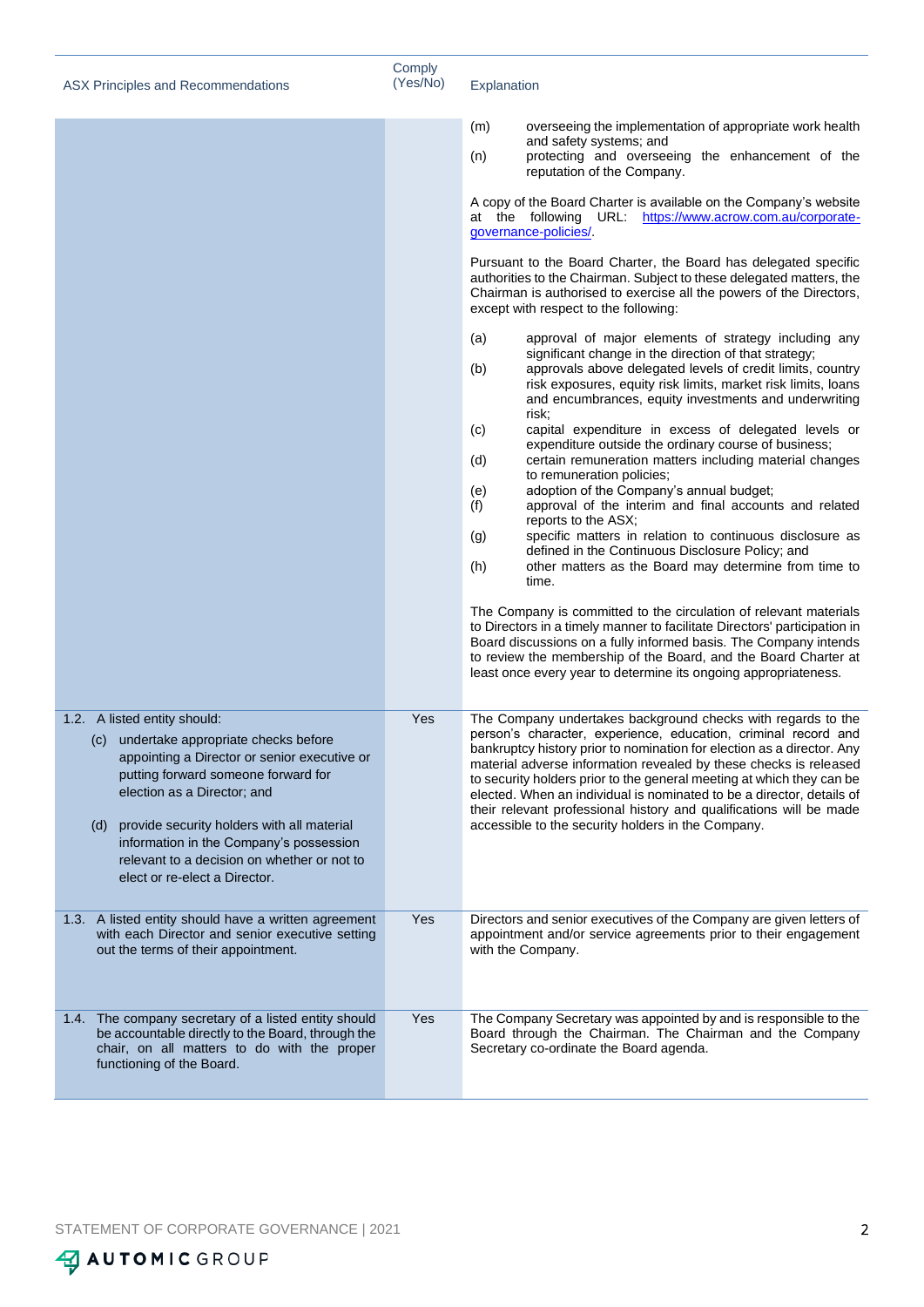|  | <b>ASX Principles and Recommendations</b> |
|--|-------------------------------------------|
|--|-------------------------------------------|

Explanation

|     | 1.5. A listed entity should:                                                                                                                                                                                | Yes | The Company operates in the traditionally male dominated                                                                                                                                                                                                                                                                                                                                                                        |  |
|-----|-------------------------------------------------------------------------------------------------------------------------------------------------------------------------------------------------------------|-----|---------------------------------------------------------------------------------------------------------------------------------------------------------------------------------------------------------------------------------------------------------------------------------------------------------------------------------------------------------------------------------------------------------------------------------|--|
|     | (a) have and disclose a diversity policy;<br>(b) through its Board or a committee of the<br>Board set measurable objectives for<br>achieving gender diversity in the                                        |     | industry of construction and related services and is therefore<br>predictably under represented by women in its workforce.<br>However, the Company will continue to adhere to its gender<br>reporting requirements and will continue to review its processes<br>to ensure it eliminates any overt or covert factors contributing to<br>discriminatory outcomes in candidate selection and internal                              |  |
|     | composition of its Board, senior executives                                                                                                                                                                 |     | promotion.                                                                                                                                                                                                                                                                                                                                                                                                                      |  |
|     | and workforce generally; and                                                                                                                                                                                |     | The Company has adopted a formal Diversity Policy which sets<br>out the following practices to be followed by the Company:                                                                                                                                                                                                                                                                                                      |  |
| (C) | disclose in relation to each reporting period:<br>(1) the measurable objectives set for that<br>period to achieve gender diversity;<br>(2) the entity's progress towards achieving<br>those objectives; and |     | (a)<br>setting measurable objectives relating to diversity<br>(including gender diversity) at all senior management and<br>leadership levels;<br>broadening the field of potential candidates for senior<br>(b)<br>management and board appointments; and<br>embedding the extent to which the Board has achieved<br>(c)<br>the objective of this policy in the evaluation criteria for the<br>annual Board performance review. |  |
|     | either: (i) the respective proportions of<br>(3)<br>men and women on the Board, in<br>senior executive positions and across<br>the whole workforce (including how the                                       |     | A copy of the Diversity Policy is available on the Company's website<br>at the following URL:<br>https://www.acrow.com.au/corporate-governance-policies/.                                                                                                                                                                                                                                                                       |  |
|     | entity has defined "senior executive"<br>for these purposes) or, (ii) if the<br>Company is a relevant employer"                                                                                             |     | The measurable objectives set during the reporting period included:<br>Promote awareness about the importance of diversity and<br>$\bullet$<br>inclusion;<br>Review and monitor parity of working conditions and pay<br>$\bullet$                                                                                                                                                                                               |  |
|     | under the Workplace Gender Equality<br>Act 2012 (Cth), the Company's most<br>recent "Gender Equality Indicators", as                                                                                        |     | across the organisation;<br>Ensure recruiting processes generate a diverse pool of<br>$\bullet$<br>talent and based on merit; and                                                                                                                                                                                                                                                                                               |  |
|     | defined in and published under that<br>Act.                                                                                                                                                                 |     | Analyse the ratio of women to men in the workforce<br>The entity is a relevant employer under the Workplace Gender<br>Equality Act and provides the following summary in its most recent                                                                                                                                                                                                                                        |  |
|     |                                                                                                                                                                                                             |     | report:<br>The gender compositions of the workforce and governing<br>$\bullet$<br>body as at the current date are as follows:                                                                                                                                                                                                                                                                                                   |  |
|     |                                                                                                                                                                                                             |     | Men<br>Women                                                                                                                                                                                                                                                                                                                                                                                                                    |  |
|     |                                                                                                                                                                                                             |     | Board<br>4<br>2<br><b>Senior Executives</b><br>43<br>6                                                                                                                                                                                                                                                                                                                                                                          |  |
|     |                                                                                                                                                                                                             |     | 36<br>FTE employees<br>211                                                                                                                                                                                                                                                                                                                                                                                                      |  |
|     |                                                                                                                                                                                                             |     | The Company has a formal policy in relation to flexible<br>working arrangements and to support employees with<br>family or caring responsibilities<br>The Company has a formal policy in relation to sex-based<br>harassment and discrimination prevention.                                                                                                                                                                     |  |
|     | 1.6. A listed entity should:                                                                                                                                                                                | Yes | The Remuneration Committee is responsible for establishing                                                                                                                                                                                                                                                                                                                                                                      |  |
|     | (a) have and disclose a process for periodically<br>evaluating the performance of the Board, its<br>committees and individual Directors; and                                                                |     | processes for the review of the performance of individual Directors,<br>Board Committees and the Board as a whole and implementation<br>of such processes. For the reporting period ended 30 June 2021<br>these processes included self-evaluating questionnaires and open<br>discussion reviews.                                                                                                                               |  |
| (b) | disclose for each reporting period whether a<br>performance evaluation was undertaken in<br>accordance with that process during or in<br>respect of that period.                                            |     | The performance evaluations were undertaken in respect of the<br>period ending 30 June 2021 in accordance with the processes<br>outlined above.                                                                                                                                                                                                                                                                                 |  |
|     |                                                                                                                                                                                                             |     |                                                                                                                                                                                                                                                                                                                                                                                                                                 |  |

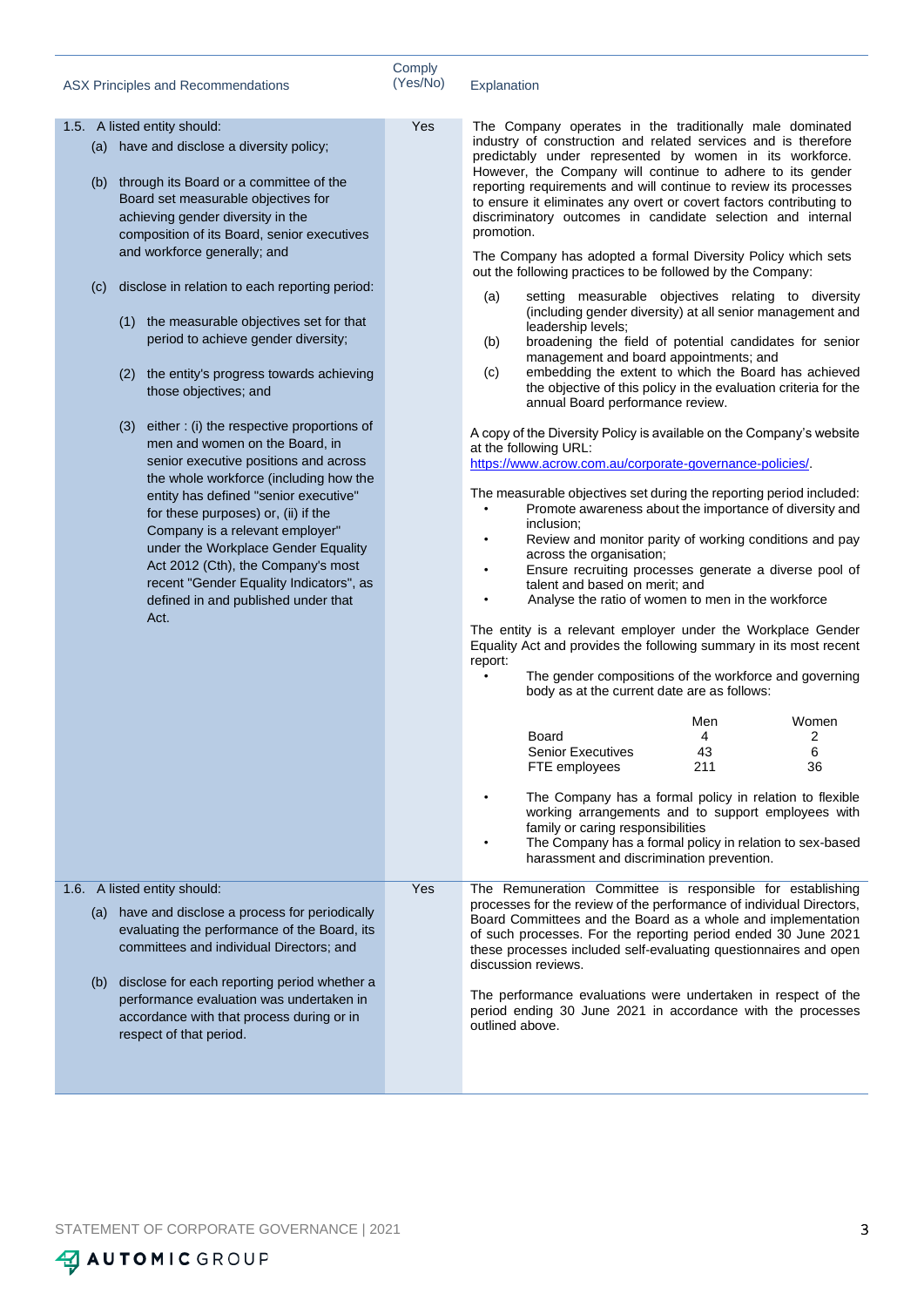| ASX Principles and Recommendations                                                                                                                                                                                                                                                                                                                                                                                                                                                                                                                                                                                                                                                                                                                                                                                                                                                      | Comply<br>(Yes/No) | Explanation                                                                                                                                                                                                                                                                                                                                                                                                                                                                                                                                                                                                                                                                                                                                                                                                                                                                                                      |
|-----------------------------------------------------------------------------------------------------------------------------------------------------------------------------------------------------------------------------------------------------------------------------------------------------------------------------------------------------------------------------------------------------------------------------------------------------------------------------------------------------------------------------------------------------------------------------------------------------------------------------------------------------------------------------------------------------------------------------------------------------------------------------------------------------------------------------------------------------------------------------------------|--------------------|------------------------------------------------------------------------------------------------------------------------------------------------------------------------------------------------------------------------------------------------------------------------------------------------------------------------------------------------------------------------------------------------------------------------------------------------------------------------------------------------------------------------------------------------------------------------------------------------------------------------------------------------------------------------------------------------------------------------------------------------------------------------------------------------------------------------------------------------------------------------------------------------------------------|
| 1.7. A listed entity should:<br>(a) have and disclose a process for evaluating<br>the performance of its senior executives at<br>least once every reporting period; and<br>disclose for each reporting period whether a<br>(b)<br>performance evaluation was undertaken in<br>accordance with that process during or in<br>respect of that period.                                                                                                                                                                                                                                                                                                                                                                                                                                                                                                                                      | Yes                | The Remuneration Committee is responsible for reviewing and<br>making recommendations to the Board on the Company's<br>remuneration framework, remuneration packages and policies<br>applicable to its senior executives.<br>The Company's CEO constantly monitors the performance of and<br>conducts periodic performance reviews with those senior<br>executives that report directly into him. The performance of the CEO<br>is reviewed periodically by the Non-Executive Chairman.<br>Annual performance reviews in accordance with these processes<br>were conducted for all senior executives in relation to the reporting<br>period.                                                                                                                                                                                                                                                                     |
| Structure the Board to be effective and add value<br>2.                                                                                                                                                                                                                                                                                                                                                                                                                                                                                                                                                                                                                                                                                                                                                                                                                                 |                    |                                                                                                                                                                                                                                                                                                                                                                                                                                                                                                                                                                                                                                                                                                                                                                                                                                                                                                                  |
| 2.1. The Board of a listed entity should:<br>have a nomination committee which:<br>(a)<br>(1) has at least three members, a majority<br>of whom are independent Directors;<br>and<br>is chaired by an independent Director;<br>(2)<br>and disclose:<br>the charter of the committee;<br>(3)<br>(4) the members of the committee; and<br>(5) as at the end of each reporting period,<br>the number of times the committee met<br>throughout the period and the<br>individual attendances of the members<br>at those meetings; or<br>(b) if it does not have a nomination committee,<br>disclose that fact and the processes it<br>employs to address Board succession<br>issues and to ensure that the Board has the<br>appropriate balance of skills, knowledge,<br>experience, independence and diversity to<br>enable it to discharge its duties and<br>responsibilities effectively. | Yes                | In the reporting period, the Board maintained a combined<br>Remuneration and Nomination Committee, the current members of<br>the Committee are:<br>Mr David Moffat (Chair of the Committee), Independent Non-<br><b>Executive Director:</b><br>Mr Peter Lancken, Independent Non-Executive Director;<br>Mr Steven Boland, CEO and Executive Director; and<br>Mr Gregg Taylor, Independent Non-Executive Director;<br>The majority of the members of the Remuneration and Nomination<br>Committee are considered to be independent, including the chair of<br>the Remuneration and Nomination Committee.<br>The Charter of the Remuneration and Nomination Committee is<br>available on the Company's website:<br>https://www.acrow.com.au/corporate-governance-policies/.<br>The number of Remuneration and Nomination Committee meetings<br>held during the period is disclosed in the Company's Annual Report. |
|                                                                                                                                                                                                                                                                                                                                                                                                                                                                                                                                                                                                                                                                                                                                                                                                                                                                                         |                    |                                                                                                                                                                                                                                                                                                                                                                                                                                                                                                                                                                                                                                                                                                                                                                                                                                                                                                                  |
| 2.2. A listed entity should have and disclose a Board<br>skills matrix setting out the mix of skills and<br>diversity that the Board currently has or is<br>looking to achieve in its membership.                                                                                                                                                                                                                                                                                                                                                                                                                                                                                                                                                                                                                                                                                       | Yes                | The Board strives to ensure that it is comprised of Directors with a<br>blend of skills, experience and attributes appropriate for the<br>Company and its business. The Board's skills matrix is available at<br>https://www.acrow.com.au/corporate-governance-policies/.                                                                                                                                                                                                                                                                                                                                                                                                                                                                                                                                                                                                                                        |
| 2.3. A listed entity should disclose:<br>(a) the names of the Directors considered by<br>the Board to be independent Directors;<br>if a director has an interest, position or<br>(b)<br>relationship of the type described in Box 2.3<br>but the board is of the opinion that it does<br>not compromise the independence of the<br>director, the nature of the interest, position<br>or relationship in question and an                                                                                                                                                                                                                                                                                                                                                                                                                                                                 | Yes                | During the reporting period the Board consisted of five directors of<br>which, after reviewing each of their positions and associations, it<br>was determined that Mr Peter Lancken, Mr Gregg Taylor and Mr<br>David Moffat were independent. In making this determination, the<br>Board has had regard to the independence criteria in the ASX<br>Principles and Recommendations, and other facts, information and<br>circumstances that the Board considers relevant.<br>In making this determination, the Board noted that one of the<br>factors relevant to assessing the independence of a director listed<br>in box 2.3 of the Principles and Recommendations is a substantial                                                                                                                                                                                                                             |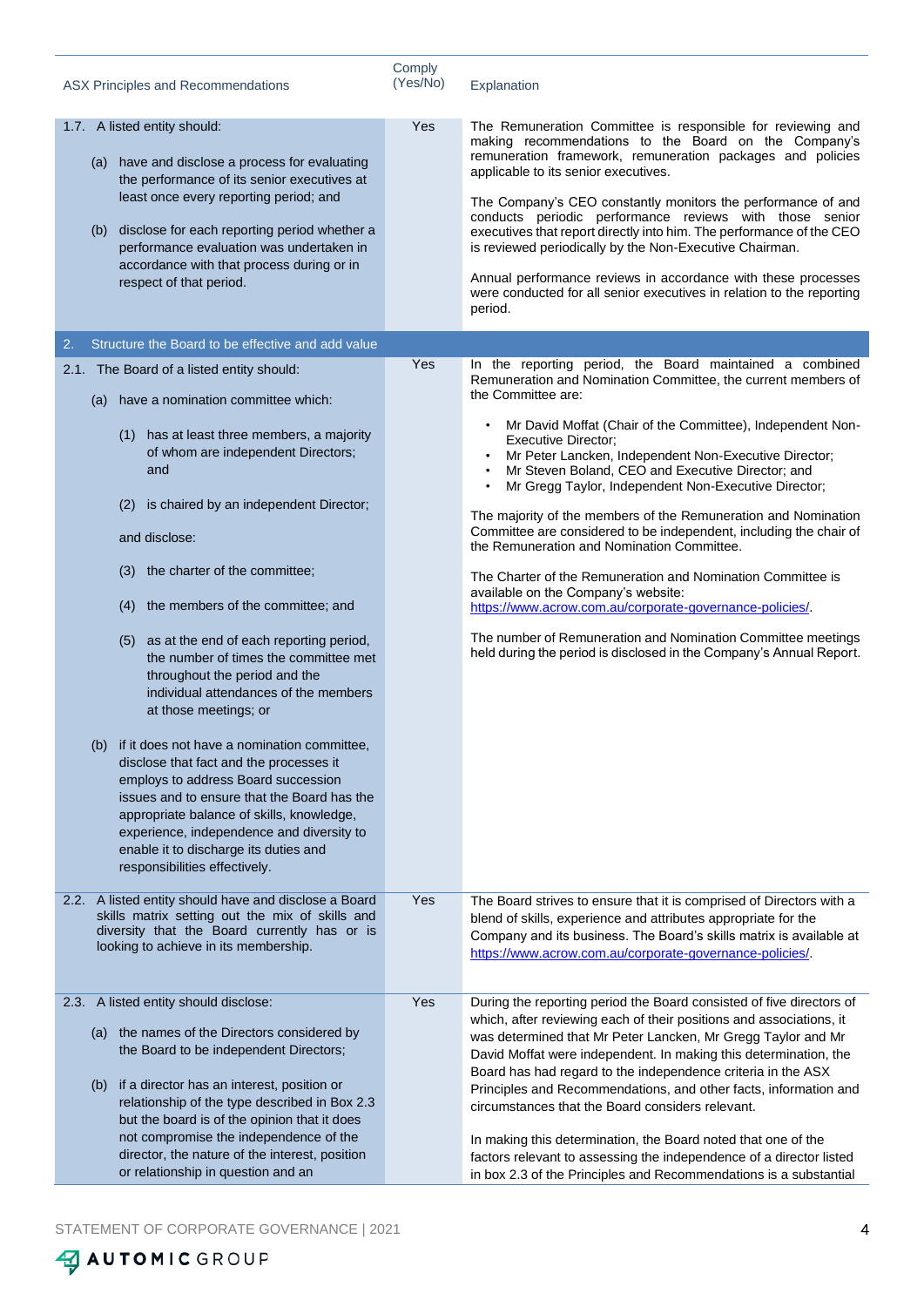| ASX Principles and Recommendations                                                                                                                                                                                                                                                                                       | Comply<br>(Yes/No) | Explanation                                                                                                                                                                                                                                                                                                                                                                                                                                                                                                                                                                                                                                                                                                                                                                                                                                                                                                                                                                                                                                                                                                            |
|--------------------------------------------------------------------------------------------------------------------------------------------------------------------------------------------------------------------------------------------------------------------------------------------------------------------------|--------------------|------------------------------------------------------------------------------------------------------------------------------------------------------------------------------------------------------------------------------------------------------------------------------------------------------------------------------------------------------------------------------------------------------------------------------------------------------------------------------------------------------------------------------------------------------------------------------------------------------------------------------------------------------------------------------------------------------------------------------------------------------------------------------------------------------------------------------------------------------------------------------------------------------------------------------------------------------------------------------------------------------------------------------------------------------------------------------------------------------------------------|
| explanation of why the board is of that<br>opinion; and<br>the length of service of each Director.<br>(a)                                                                                                                                                                                                                |                    | security holding of the Company. During the reporting period Mr<br>Peter Lancken was a substantial shareholder of the Company<br>however the Board (excluding Mr Lancken) determined that this<br>holding is not sufficient to compromise Mr Lancken's ability to<br>bringing an independent view to Board decisions. Mr Lancken<br>ceased to be a substantial holder of the Company post the end of<br>the reporting period.<br>Since the end of the reporting period and prior to the date of this<br>statement, Ms Melanie Allibon has joined the Board as a Non-<br>Executive Director and is also considered to be an independent<br>Director.<br>The Board assesses the independence of new Directors upon<br>appointment and reviews their independence, and the<br>independence of the other directors as appropriate.<br>Information with respect to potential issues of independence may<br>be disclosed to the market but no formal policy exists to ensure<br>such disclosure.<br>The Company has disclosed the details of each Director (including<br>their length of service) in the 2021 Annual Report. |
| 2.4. The majority of the Board should be independent<br>Directors.                                                                                                                                                                                                                                                       | Yes                | As detailed in the explanation to recommendation 2.3 the majority<br>of the Board (being 4 of the 6 directors) are independent.<br>The Board has taken the following steps to structure the Board to<br>add value despite not already having an independent majority of<br>directors:<br>membership of the Board is focused on providing the<br>Company with a broad base of industry skills and<br>experiences considered necessary to fulfil the business<br>objectives of the Company; and<br>membership of the Board is reviewed on an on-going basis<br>by the Chairman of the Board to determine if additional core<br>strengths are required to be added to the Board in light of<br>the nature of the Company's business and its objectives.                                                                                                                                                                                                                                                                                                                                                                   |
| 2.5. The chair of the Board should be an independent<br>Director and, in particular, should not be the<br>same person as the CEO of the entity.                                                                                                                                                                          | Yes                | The Company has determined that Non-Executive Chairman, Mr<br>Peter Lancken, is an independent director.<br>The CEO of the Company is Mr Steven Boland.                                                                                                                                                                                                                                                                                                                                                                                                                                                                                                                                                                                                                                                                                                                                                                                                                                                                                                                                                                |
| 2.6. A listed entity should have a program for<br>inducting new Directors and for periodically<br>reviewing whether there is a need for existing<br><b>Directors</b><br>undertake<br>professional<br>to<br>development to maintain the skills and<br>knowledge needed to perform their role as<br>Directors effectively. | Yes                | The Company has an induction program for each new Director upon<br>appointment. This includes meeting with members of the existing<br>Board, Company Secretary, management and other relevant<br>executives to familiarise themselves with the Company, its<br>procedures and prudential requirements, and Board practices and<br>procedures.<br>On an ongoing basis, and subject to approval of the Chairman,<br>Directors may request and undertake training and professional<br>development, as appropriate, at the Company's expense.                                                                                                                                                                                                                                                                                                                                                                                                                                                                                                                                                                              |

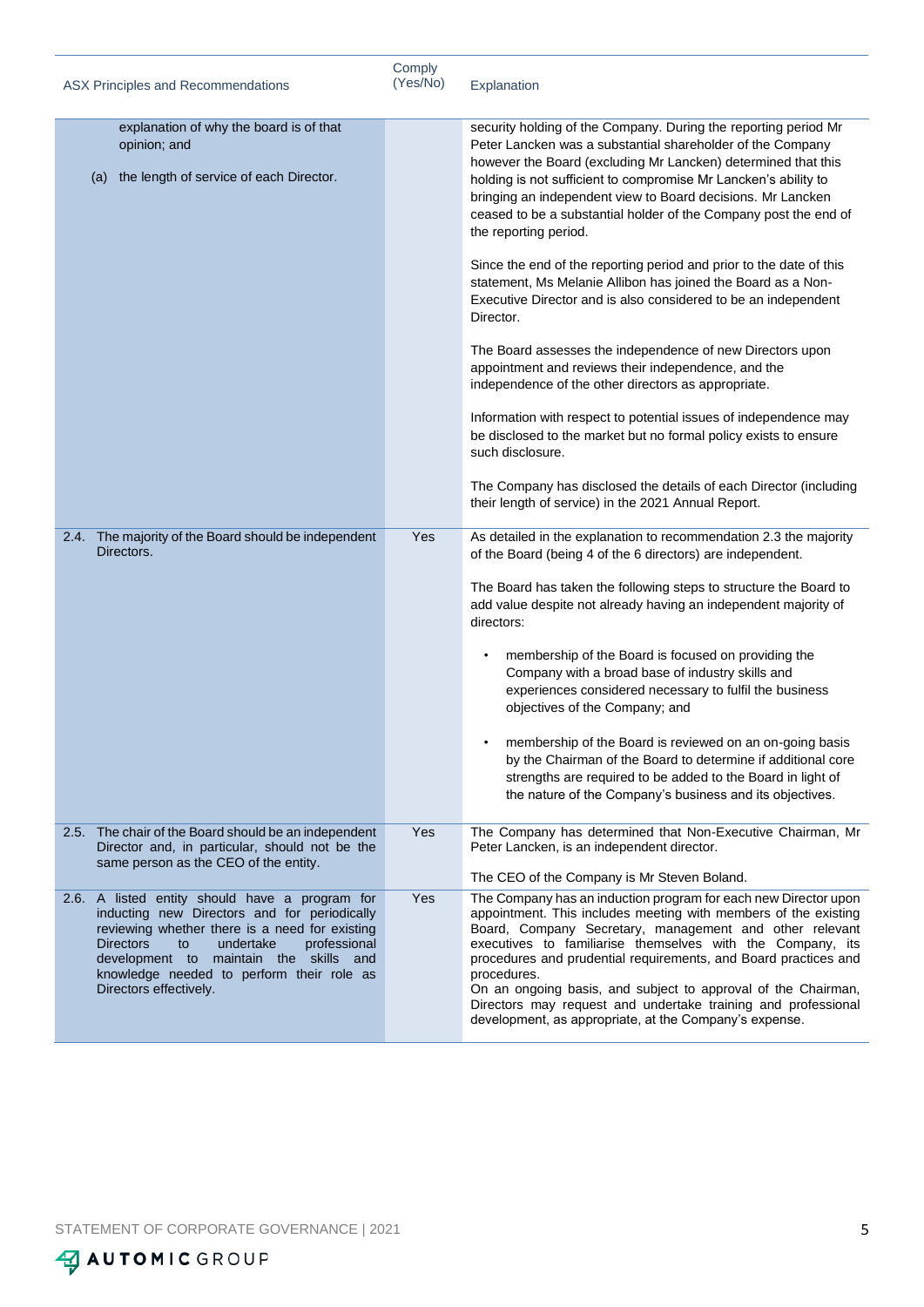ASX Principles and Recommendations

Comply<br>(Yes/No)

Explanation

| Instil a culture of acting lawfully, ethically and responsibly |                                                                                                                                                                                                                                                                                                                                                                                                                                                                                                                                                                                                                                                                                                                                                                                                              |
|----------------------------------------------------------------|--------------------------------------------------------------------------------------------------------------------------------------------------------------------------------------------------------------------------------------------------------------------------------------------------------------------------------------------------------------------------------------------------------------------------------------------------------------------------------------------------------------------------------------------------------------------------------------------------------------------------------------------------------------------------------------------------------------------------------------------------------------------------------------------------------------|
| Yes                                                            | The Company's values can be summarized as:<br>Smart<br>٠<br>Can-do<br>Partners<br>$\bullet$<br>Further detail on these values, as well as the Compay's vision, can<br>be found on its website at: https://www.acrow.com.au/about-<br>acrow/#VISION                                                                                                                                                                                                                                                                                                                                                                                                                                                                                                                                                           |
| Yes                                                            | The Company has adopted a formal Code of Conduct which is<br>available on the Company's website at the following URL:<br>https://www.acrow.com.au/corporate-governance-policies/.<br>Any material breaches of the Code will be reported to the Board<br>through the appropriate reporting channels.                                                                                                                                                                                                                                                                                                                                                                                                                                                                                                          |
| Yes                                                            | The Company has a Whistleblower Policy which is located on the<br>Company's website:<br>https://www.acrow.com.au/about-acrow/#POLICIES<br>The Policy provides that all reported incidents and investigation<br>outcomes will be reported to the Audit and Risk Committee.                                                                                                                                                                                                                                                                                                                                                                                                                                                                                                                                    |
| <b>No</b>                                                      | The Company did not have an Anti-bribery and Corruption Policy<br>during the reporting period however it has since adopted this<br>Policy which can be located on the Company's website:<br>https://www.acrow.com.au/corporate-governance-policies/<br>The Policy provides that the Board will be informed of any material<br>breaches of the Policy.                                                                                                                                                                                                                                                                                                                                                                                                                                                        |
|                                                                |                                                                                                                                                                                                                                                                                                                                                                                                                                                                                                                                                                                                                                                                                                                                                                                                              |
| Yes                                                            | In the reporting period, the Board maintained a combined Audit and<br>Risk Committee, the current members of the Committee are:<br>Mr Gregg Taylor (Chair of the Committee), Independent Non-<br>٠<br><b>Executive Director;</b><br>Mr Peter Lancken, Independent Non-Executive Director; and<br>Mr David Moffat, Independent Non-Executive Director.<br>$\bullet$<br>All of the members of the Audit and Risk Committee are non-<br>executive, independent directors including the chair of the Audit and<br>Risk Committee.<br>The Charter of the Audit and Risk Committee is available at the<br>Company's website:<br>https://www.acrow.com.au/corporate-governance-policies/.<br>The number of Audit and Risk Committee meetings held during<br>the period is disclosed in the Company's Annual Report. |
|                                                                |                                                                                                                                                                                                                                                                                                                                                                                                                                                                                                                                                                                                                                                                                                                                                                                                              |

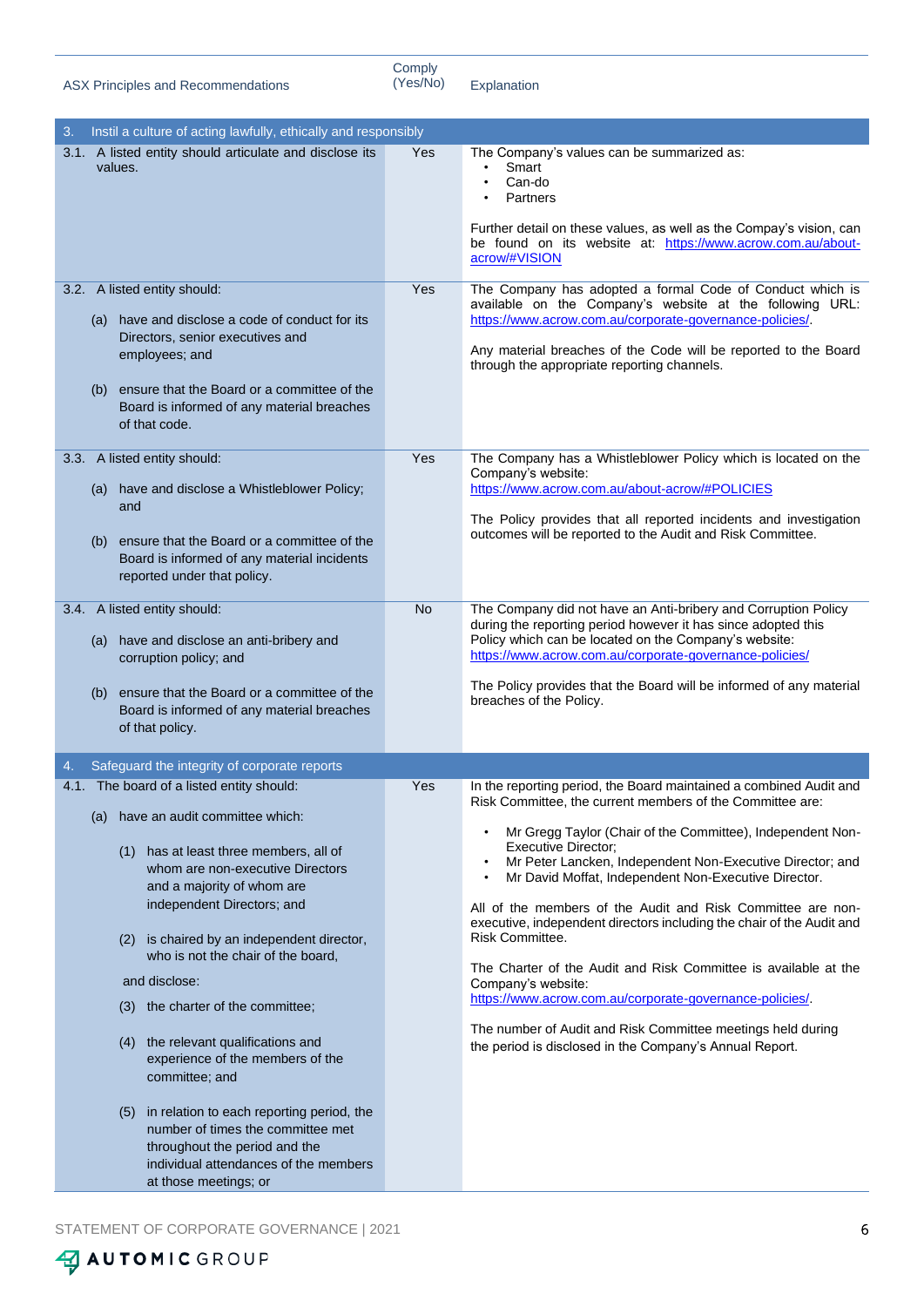|    | ASX Principles and Recommendations                                                                                                                                                                                                                                                                                                                                                                                                                                                                                                                                                                                | Comply<br>(Yes/No) | Explanation                                                                                                                                                                                                                                                                                                                                                                                                                                                          |
|----|-------------------------------------------------------------------------------------------------------------------------------------------------------------------------------------------------------------------------------------------------------------------------------------------------------------------------------------------------------------------------------------------------------------------------------------------------------------------------------------------------------------------------------------------------------------------------------------------------------------------|--------------------|----------------------------------------------------------------------------------------------------------------------------------------------------------------------------------------------------------------------------------------------------------------------------------------------------------------------------------------------------------------------------------------------------------------------------------------------------------------------|
|    | (b) if it does not have an audit committee,<br>disclose that fact and the processes it<br>employs that independently verify and<br>safeguard the integrity of its corporate<br>reporting, including the processes for the<br>appointment and removal of the external<br>auditor and the rotation of the audit<br>engagement partner.                                                                                                                                                                                                                                                                              |                    |                                                                                                                                                                                                                                                                                                                                                                                                                                                                      |
|    | 4.2. The Board of a listed entity should, before it<br>approves the entity's financial statements for a<br>financial period, receive from its CEO and CFO<br>a declaration that, in their opinion, the financial<br>records of the entity have been properly<br>maintained and that the financial statements<br>comply with the appropriate accounting<br>standards and give a true and fair view of the<br>financial position and performance of the entity<br>and that the opinion has been formed on the<br>basis of a sound system of risk management and<br>internal control which is operating effectively. | Yes                | The Board received a declaration from its CEO and CFO before it<br>approved the Company's financial statements for all financial<br>reports in the reporting period.                                                                                                                                                                                                                                                                                                 |
|    | 4.3. A listed entity should disclose its process to<br>verify the integrity of any periodic corporate<br>report it releases to the market that is not audited<br>or reviewed by an external auditor.                                                                                                                                                                                                                                                                                                                                                                                                              | Yes                | The Board is responsible for reviewing and approving the release of<br>any periodic corporate report that is not audited or reviewed by an<br>external auditor.                                                                                                                                                                                                                                                                                                      |
| 5. | Make timely and balanced disclosure                                                                                                                                                                                                                                                                                                                                                                                                                                                                                                                                                                               |                    |                                                                                                                                                                                                                                                                                                                                                                                                                                                                      |
|    | 5.1. A listed entity should have and disclose a written<br>policy for complying with its continuous<br>disclosure obligations under ASX Listing Rule<br>3.1.                                                                                                                                                                                                                                                                                                                                                                                                                                                      | Yes                | The Company is committed to providing timely, complete and<br>accurate disclosure of information to allow a fair, and well-informed<br>market in its securities and compliance with the continuous<br>disclosure requirements imposed by law, including the Corporations<br>Act and the ASX Listing Rules.<br>A copy of the Company's Continuous Disclosure Policy is available<br>at the following URL:<br>https://www.acrow.com.au/corporate-governance-policies/. |
|    | 5.2. A listed entity should ensure that its Board<br>receives copies of all material market<br>announcements promptly after they have been<br>made.                                                                                                                                                                                                                                                                                                                                                                                                                                                               | Yes                | The Board currently review, and approve, all material market<br>announcements prior to their release. In the event that a material<br>market announcement is released without their prior approval a<br>copy of the announcement will be provided to them.                                                                                                                                                                                                           |
|    | 5.3. A listed entity that gives a new and substantive<br>investor or analyst presentation should release<br>a copy of the presentation materials on the ASX<br>Market Announcements Platform ahead of the<br>presentation.                                                                                                                                                                                                                                                                                                                                                                                        | Yes                | Pursuant to the Company's Continuous Disclosure Policy a copy of<br>the presentation materials are released to the ASX ahead of any<br>new and substantive investor or analyst presentation.                                                                                                                                                                                                                                                                         |
| 6. | Respect the rights of security holders                                                                                                                                                                                                                                                                                                                                                                                                                                                                                                                                                                            |                    |                                                                                                                                                                                                                                                                                                                                                                                                                                                                      |
|    | 6.1. A listed entity should provide information about<br>itself and its governance to investors via its<br>website.                                                                                                                                                                                                                                                                                                                                                                                                                                                                                               | Yes                | The Company provides information about itself and its governance<br>to its investors on the Company's website via the following URL:<br>https://www.acrow.com.au/investors/.<br>The Company will regularly update the website and contents therein<br>as deemed necessary.                                                                                                                                                                                           |
|    | 6.2. A listed entity should have an investor relations<br>program that facilitates effective two-way<br>communication with investors.                                                                                                                                                                                                                                                                                                                                                                                                                                                                             | Yes                | The Company has a formal investor and media relations plan in<br>place whereby the Company will provide regular news flow to keep<br>investors and media updated and engaged.                                                                                                                                                                                                                                                                                        |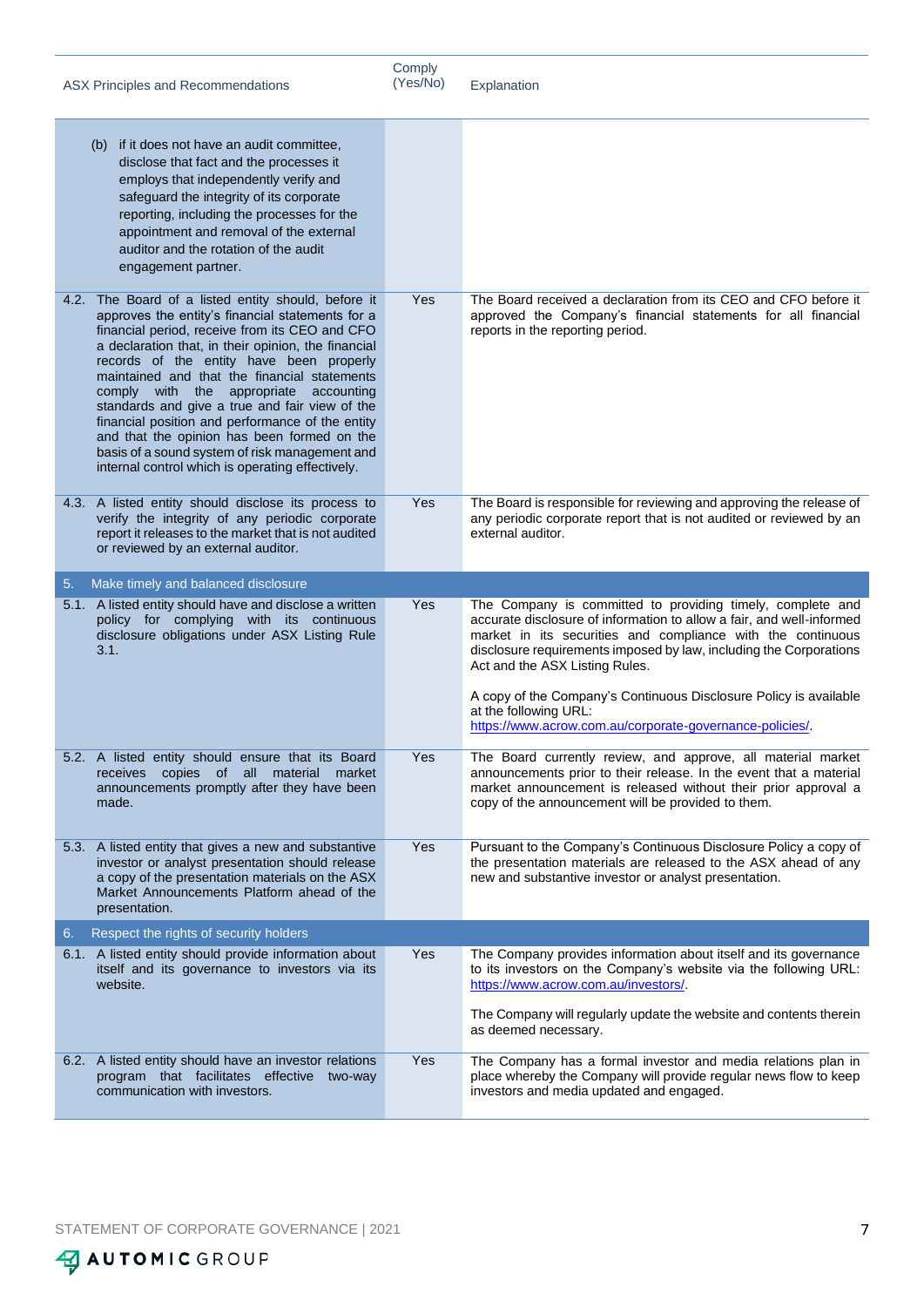| ASX Principles and Recommendations                                                                                                                                                                                          | Comply<br>(Yes/No) | Explanation                                                                                                                                                                                                                                                                                                                                                          |
|-----------------------------------------------------------------------------------------------------------------------------------------------------------------------------------------------------------------------------|--------------------|----------------------------------------------------------------------------------------------------------------------------------------------------------------------------------------------------------------------------------------------------------------------------------------------------------------------------------------------------------------------|
| 6.3. A listed entity should disclose how it facilitates<br>and encourages participation at meetings of<br>security holders.                                                                                                 | Yes                | The Company has a formal Shareholder Communication Policy in<br>place which includes information on how it facilitates and<br>encourages participation at meetings of security holders.<br>A copy of the Shareholder Communication Policy is available on the<br>Company's website at the following URL:<br>https://www.acrow.com.au/corporate-governance-policies/. |
| 6.4. A listed entity should ensure that all substantive<br>resolutions at a meeting of security holders are<br>decided by a poll rather than by a show of hands.                                                            | Yes                | The Company will ensure that at least all substantive resolutions put<br>forward at a meeting of security holders will be decided poll.                                                                                                                                                                                                                              |
| 6.5. A listed entity should give security holders the<br>option to receive communications from, and<br>send communications to, the entity and its<br>security registry electronically.                                      | Yes                | The Company encourages shareholders to register for receipt of<br>announcements and updates electronically and can do so through<br>both the Company's website and its Share Registry.                                                                                                                                                                               |
| 7.<br>Recognise and manage risk                                                                                                                                                                                             |                    |                                                                                                                                                                                                                                                                                                                                                                      |
| 7.1. The Board of a listed entity should:                                                                                                                                                                                   | Yes                | In the reporting period, the Board maintained a combined Audit and                                                                                                                                                                                                                                                                                                   |
| (a) have a committee or committees to oversee<br>risk, each of which:                                                                                                                                                       |                    | Risk Committee, the current members of the Committee are:<br>Mr Gregg Taylor (Chair of the Committee), Independent Non-<br>$\bullet$<br><b>Executive Director;</b>                                                                                                                                                                                                   |
| has at least three members, a majority<br>(1)<br>of whom are independent Directors;<br>and                                                                                                                                  |                    | Mr Peter Lancken, Independent Non-Executive Director; and<br>$\bullet$<br>Mr David Moffat, Independent Non-Executive Director.<br>$\bullet$<br>All of the members of the Audit and Risk Committee are non-                                                                                                                                                           |
| is chaired by an independent director,<br>(2)                                                                                                                                                                               |                    | executive, independent directors including the chair of the Audit and<br>Risk Committee.                                                                                                                                                                                                                                                                             |
| and disclose                                                                                                                                                                                                                |                    | The Charter of the Audit and Risk Committee is available at the<br>Company's website:                                                                                                                                                                                                                                                                                |
| the charter of the committee;<br>(3)                                                                                                                                                                                        |                    | https://www.acrow.com.au/corporate-governance-policies/.                                                                                                                                                                                                                                                                                                             |
| the members of the committee; and<br>(4)                                                                                                                                                                                    |                    | The number of Audit and Risk Committee meetings held during the<br>period is disclosed in the Company's Annual Report.                                                                                                                                                                                                                                               |
| as at the end of each reporting period,<br>(5)<br>the number of times the committee met<br>throughout the period and the<br>individual attendances of the members<br>at those meetings; or                                  |                    |                                                                                                                                                                                                                                                                                                                                                                      |
| (b) if it does not have a risk committee or<br>committees that satisfy (a) above, disclose<br>that fact and the processes it employs for<br>overseeing the entity's risk management<br>framework.                           |                    |                                                                                                                                                                                                                                                                                                                                                                      |
| 7.2. The Board or a committee of the Board should:                                                                                                                                                                          | Yes                | The Audit and Risk Committee is responsible for annually reviewing<br>and approving the risk management policies of the Company.                                                                                                                                                                                                                                     |
| (a) review the entity's risk management<br>framework at least annually to satisfy itself<br>that it continues to be sound and that the<br>entity is operating with due regard to the<br>risk appetite set by the Board; and |                    | Having conducted such a review the Audit and Risk Management<br>Committee resolved that the Company's risk management<br>framework continues to be appropriate for the size of the Company.                                                                                                                                                                          |
| disclose, in relation to each reporting<br>(b)<br>period, whether such a review has taken<br>place.                                                                                                                         |                    |                                                                                                                                                                                                                                                                                                                                                                      |
| 7.3. A listed entity should disclose:                                                                                                                                                                                       | Yes                | The Company does not have an Internal Audit Function instead the                                                                                                                                                                                                                                                                                                     |
| (a) if it has an internal audit function, how the<br>function is structured and what role it<br>performs; or                                                                                                                |                    | Audit and Risk Committee will periodically review the Company's<br>operations to evaluate the effectiveness of the risk management<br>and internal control processes of the Company. In addition, the<br>Audit and Risk Committee will directly monitor the potential                                                                                                |